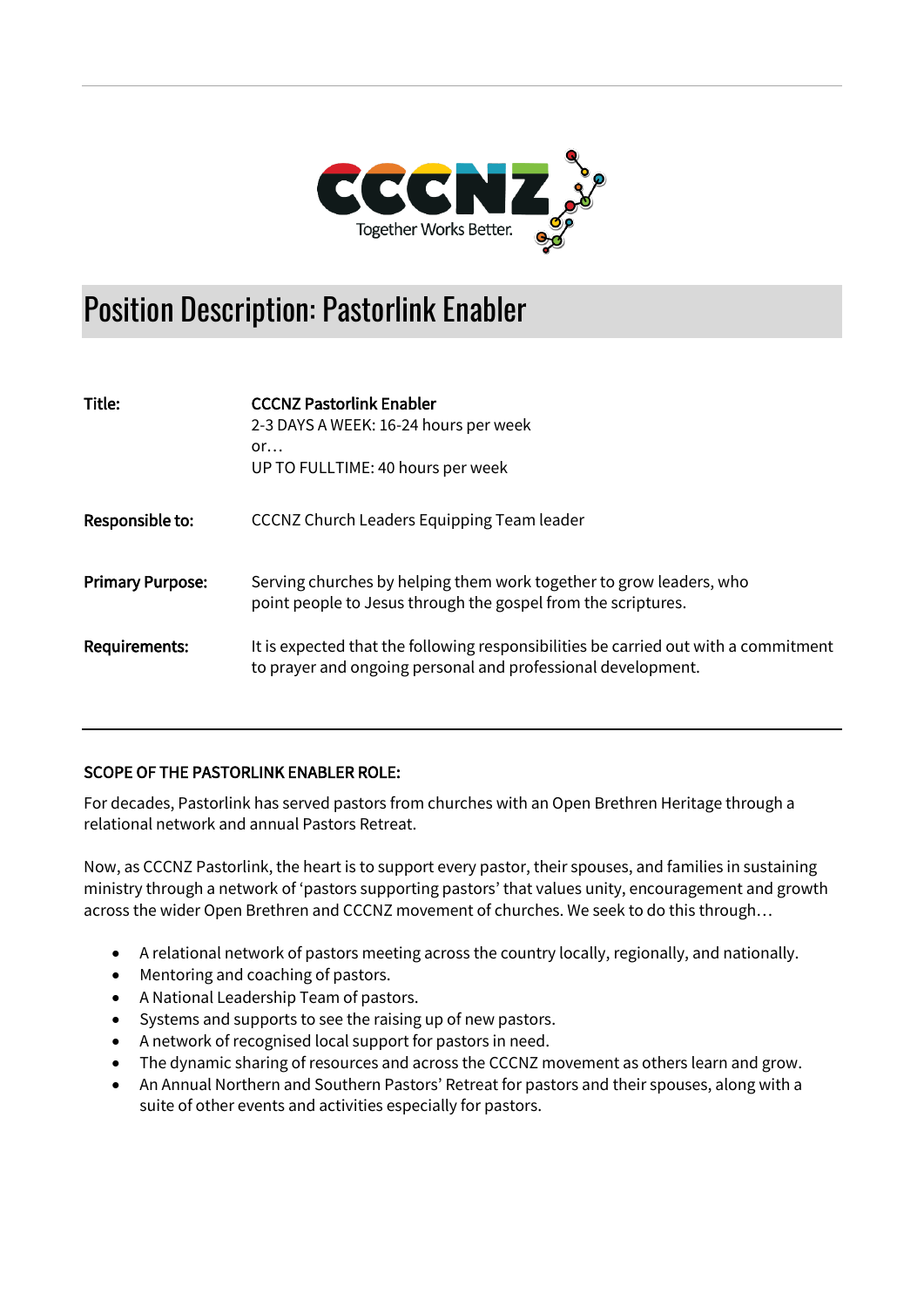#### RESPONSIBILITIES OF THE PASTORLINK ENABLER:

#### Expectation 1: We will be in relationship with all local churches

- Make regular emails, calls or visits to current known church pastors (fulltime and part time), getting to know them, their strengths, challenges, and experiences.
- Make regular emails, calls or visits to new or yet unconnected church pastors (fulltime and part time), getting to know them and building connection.
- Update the database with new or changed pastoral contact details.
- Invite where appropriate to subscribe to the Pastorlink, or other CCCNZ newsletters.

#### Expectation 2: We will invite local churches to work together

- When making regional visits during the year, and in conjunction with local enablers and, contact local pastors and meet with them in 2's and 3's. Encourage connection between local pastors and pastoral couples.
- Identify and share pastor's stories, experiences, and expertise in order to connect them with others who could benefit.
- Continue to develop and foster a culture where pastoral staff and couples in our movement are calling someone once a week and visiting someone once a month.
- Six (6) weekly Pastorlink newsletters with collaborative content.
- Where appropriate contribute to the national Rongopai publication.
- Encourage the sharing of resources and expertise between pastors and pastoral couples across the movement.

#### Expectation 3: We will establish regional enabling teams of local church leaders

- Continue the process of identifying, developing, and refreshing a team of pastors/pastoral couples across the country to run point in their region and to potentially to be part of a Pastorlink National team.
- Contact each pastor/pastoral couple regional enablers monthly to encourage/equip and hear about what is happening in their region.
- Gather the pastor/pastoral couple regional enablers together either in person or online 3 times a year to refresh, review, encourage and plan Pastorlink supports.
- Lead the Pastorlink team in the planning and running of the NI and SI Pastors Retreat in August.
- Run point on the Pastoral Support Fund, utilising the regional enablers as a panel to consider the opportunities to provide support.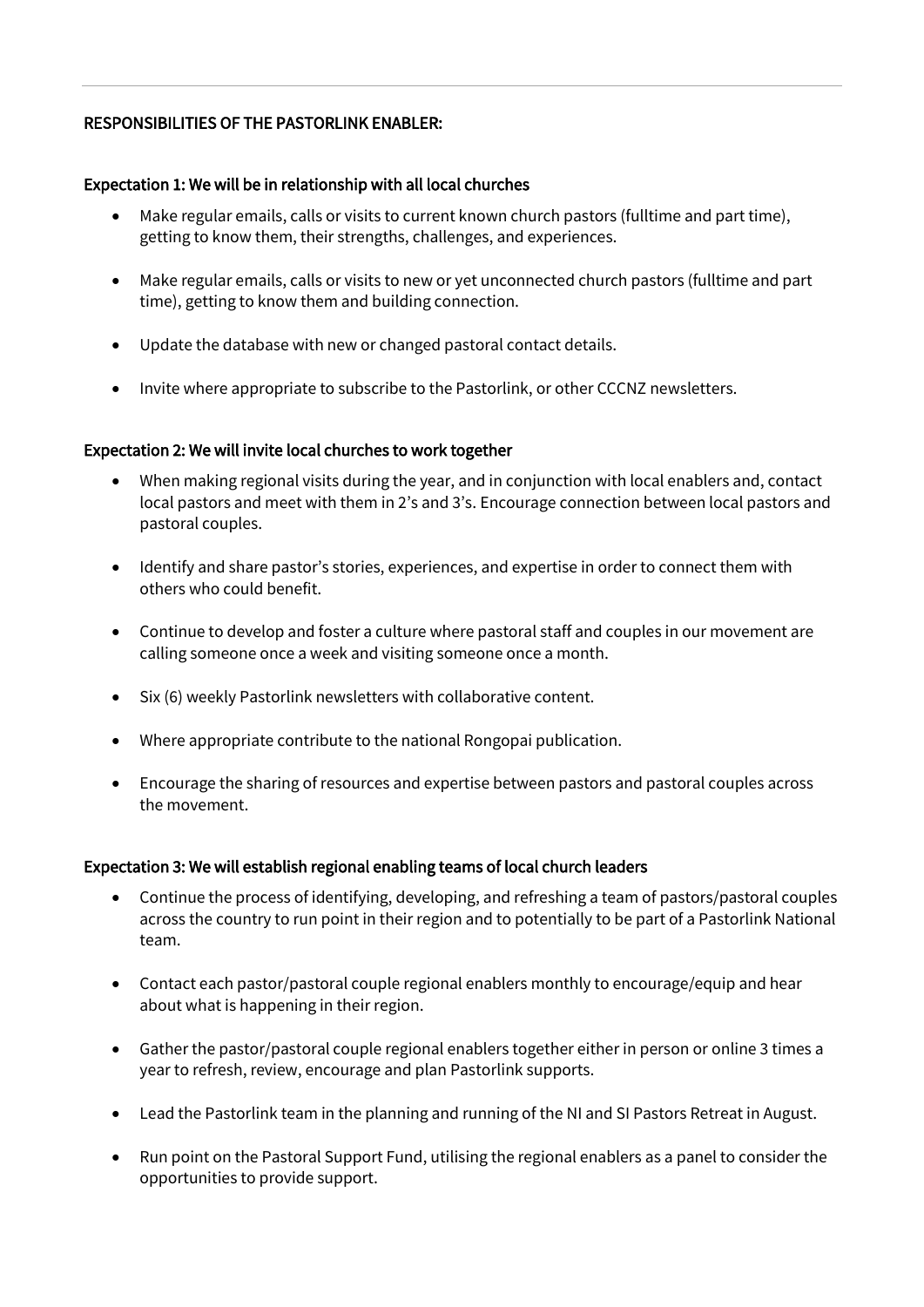#### Expectation 4: We will support local churches to be effective in mission

- Where appropriate engage local Pastors in the development of mini-equipping gatherings as required and as need identifies.
- If appropriate, contribute a Pastoral Equipping track as part of the CCCNZ annual Summit.
- Lead the team in the planning and running of the NI and SI Pastors Retreat in August.
- Run point on the Pastoral Support Fund with the Pastorlink Team members who will consider all opportunities to provide support. Connecting with the trust chair regarding the ongoing reporting of use of the fund.
- Shape the contribution of the Church Leaders Equipping Team to Ministry Summit and/or Regional Summits.

### RESPONSIBILITIES AS CHURCH LEADERS EQUIPPING TEAM LEADER

- As an actively contributing member of the Church Leaders Equipping Team, attend three, day meetings a year of the team.
- To connect at least monthly with the Church Leaders Equipping Team leader to discuss progress and engage in personal encouragement and support.
- To participate actively in an annual personal appraisal that includes the setting of annual goals that are in accord with CCCNZ expectations.

#### PERSON SPECIFICATIONS

- Obvious and tested spiritual character that has been refined in the context of pastoral ministry in a local church.
- Personal commitment to the Lordship of Jesus Christ, and an ever-growing relationship with the Lord.
- A collaborative leader who can encourage and support others in and through team. One who develops the gifts of others as well as leading the way.
- Spiritually maturity with a track record of Christ-like behaviour and character.
- A servant leader with a servant heart.
- A discerning person devoted to prayer and worship.